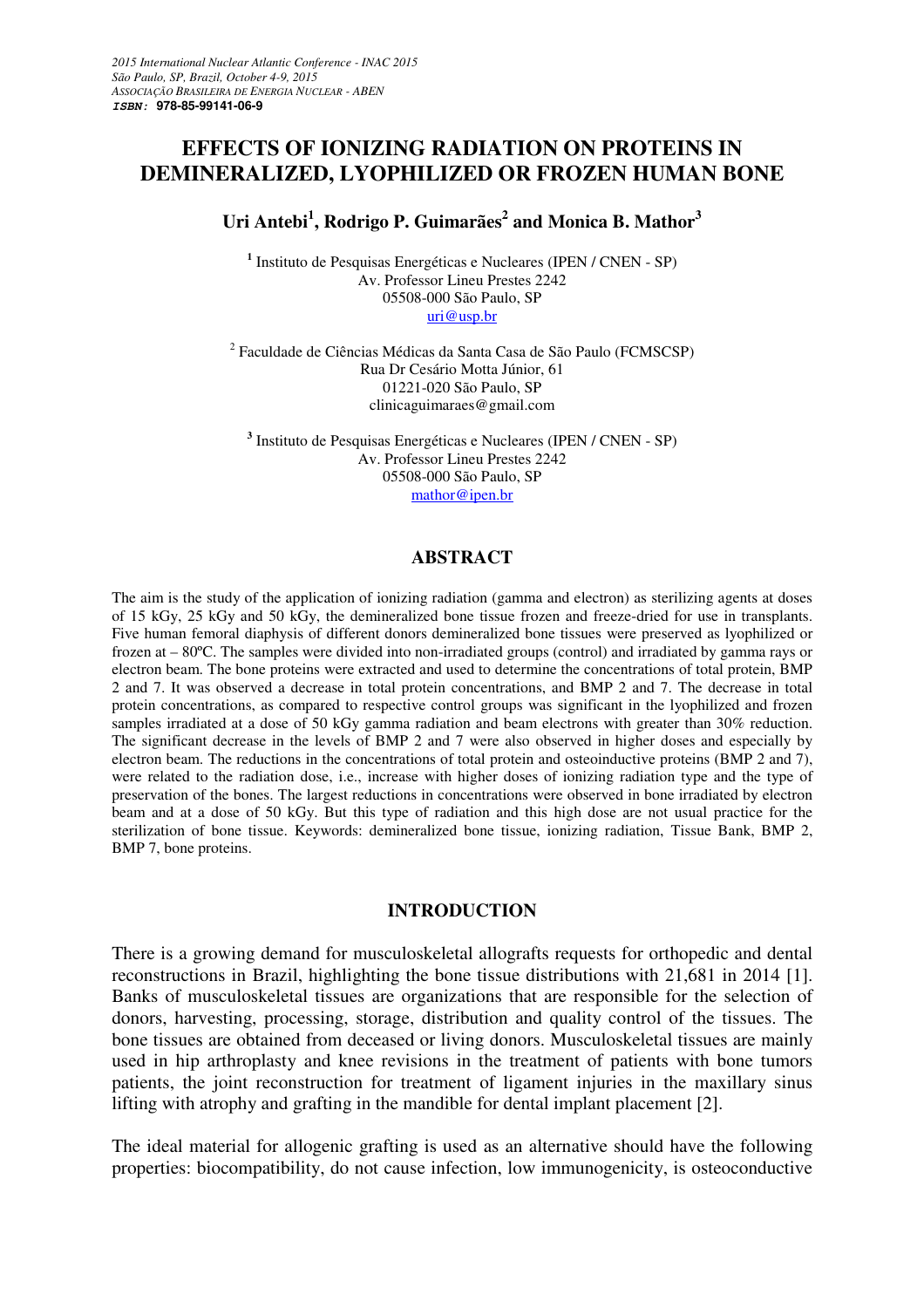and osteoinductive. Osteoinduction is a process that promotes the recruitment of pluripotent stem cells (mesenchymal cells) and stimulation for differentiation into bone forming cells. An important class of glycoproteins, extracted from demineralized bone matrix consists of bone morphogenetic proteins (BMPs), responsible for the bone induction [3].

BMPs are classified as a subfamily within the superfamily of growth factors and transformation-β (TGF-β), and according to the literature, BMPs 2, 4 and 7 has a higher potential in inducing osteoblast differentiation from mesenchymal progenitor cells. The demineralization procedure in cortical bone matrix increases the bioavailability of BMPs making these grafts osteoindutores [4]. There is a positive correlation between the contents of BMPs present in the grafts and osteoinductivity [5].

There is intense concern to ensure the quality of tissues and promote the safety of patients receiving allogenic tissue in relation to the transmission of infectious diseases. In order to eliminate possible contamination, it is performed in the donor bone tissue, serological screening, assessment of the historical and social behavior, as well as molecular biology tests for viral RNA detection of HIV and HCV, clinical and microbiological controls, besides being applied aseptic techniques during the procedures [6]. However, there is a possibility of contamination with micro-organisms during harvesting, processing, preservation and storage of tissue [7].

Many professionals responsible for tissue banks consider important biological tissue are sterilized by an effective method using ionizing radiation. Sterilization by ionizing radiation is a method that offers advantages over other methods of sterilization, it provides a minimum increase in temperature and leaves no toxic waste, which makes it suitable to be used in addition to being final sterilization [7]. However, some authors concluded that ionizing radiation sterilization can cause structural and biological changes regarding the dose in allografts bones [6,9].

The different types of bone preservation can affect both the maintenance of protein, as the interaction of ionizing radiation with tissue. The different doses of ionizing radiation can also influence bone health, the maintenance of the osteoinductive potential of these grafts. Better knowledge of these parameters can help those responsible for tissue banks in the choice of irradiation conditions and preservation of tissues and quality of the grafts used in transplants. The objective of this work was to study the effects of the application of gamma radiation and electron beam produced by sources of <sup>60</sup>Co and electron accelerator respectively, at doses of 15 kGy, 25 kGy and 50 kGy in demineralized bone tissue preserved frozen and freeze-dried, evaluating possible changes in concentration of total proteins and BMP-2 and BMP-7 to determine the best dose to provide sterility and safety in the preservation of bone graft osteoinductive proteins.

# **MATERIALS AND METHODS**

The selection of samples from five femurs obtained the capture of bone tissue five distinct deceased donors, two male and three female, aged 39-65 years (mean 52 years) according to the Bank of protocol Musculoskeletal tissues of the Santa Casa de Misericórdia de São Paulo.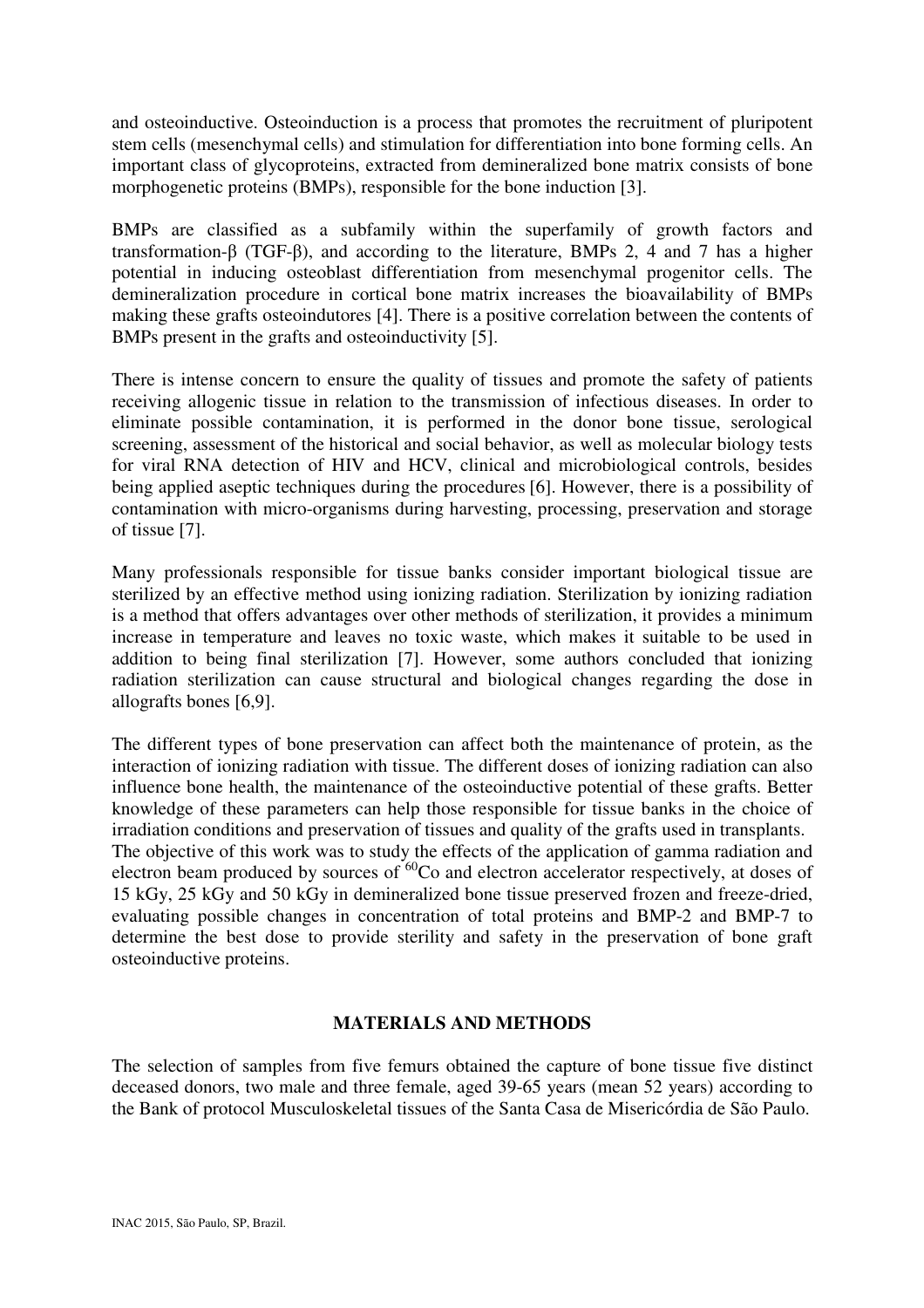The diaphyseal femoral was cut out, particulate and the particles with less than 1 mm were used. After this, 48 g of bone tissues (3 g per sample) of each femoral diaphysis were required to produce 16 distinct groups for each donor, totaling 80 samples from 5 donors. Subsequently the samples (42 g) were demineralized in 0,5 N HCL solution in a glass beaker at a ratio of 50 ml of solution per one gram of tissue for 90min at 18±2°C. It was used orbital mechanical stirrer at low speed for constant agitation throughout the demineralization process [4] and subsequently lyophilized (LIO) or frozen (CG).

For the division of groups, demineralized bone tissue (DBM) was divided into two groups: lyophilized or frozen. Samples of groups (DBM) lyophilized and frozen were irradiated at doses of 15, 25 and 50 kGy by two radiation sources: accelerator electrons (AE, electron beam) and Cobalt 60 (γ, gamma rays). Samples were classified as LIO 15, 25, 50 AE; LIO 15, 25, 50 γ; CG 15, 25, 50 AE and CG 15, 25, 50 γ. Two tissue samples non-irradiated control demineralized were created.

Irradiation of samples was performed at the Institute of Energy and Nuclear Research (IPEN). Samples of the groups were irradiated with gamma radiation sources  ${}^{60}Co$  in the multipurpose irradiator at a dose rate of 1.38 Gy/s or electron beam accelerator with electron industrial dose rate of 3.92 kGy/s. To prevent the variation in temperature, the lyophilized and frozen samples were irradiated at 4ºC and -70ºC, respectively.

For the extraction of total proteins and BMPs bone matrix, guanidine containing buffer was used as described below: was added 0.5 g of tissue from each sample into 5 mL of fresh solution of 4 M guanidine/0.05 M Tris.HCL pH 6.0, containing a mixture of protease inhibitors: 5 mM benzamidine.HCL; 0.1M 6-aminohexanoic acid; 0.5 mM phenylmethylsulfonyl fluoride; 5 mM N-ethylmaleimide, under 4ºC temperature and stirring for a period of 24 hours. Subsequently the tubes were centrifuged at 697 g for 5 minutes. The supernatant was removed and placed in a second tube. Were added again 5 mL of fresh solution of 4 M guanidine/0.05 M Tris.HCL and the mixture of protease inhibitors for the pellet dissolution. The samples were stirred at 4ºC temperature for a period of 5 hours [4]. After that, the samples were centrifuged again and the supernatants added to the previous tube and thereafter fractioned in aliquot and frozen at -80ºC.

The total proteins and BMPs 2 and 7 were quantified by Bradford and ELISA methods, respectively. Measurements were made in triplicate and the result was the arithmetic average. The results for each group were compared to their respective controls as well as the controls were compared. The statistical analysis was performed by comparing the results by one-way ANOVA and followed by the Tukey test for statistics differences ( $p \le 0.05$ ).

#### **RESULTS**

In Table 1, we can observe the quantification of total protein in mg/g demineralized bone matrix (DBM) and gradual reductions in average concentrations in irradiated groups compared to their respective controls (non irradiated). Statistically significant changes were observed in groups LIO50γ (31,9%), LIO50AE (35,6%), CG25γ (18,3%), CG50γ (39,8%), CG15AE (13,6%), GC25AE (18,3%) and GC50AE (36,1%). BMP-2 and BMP-7 were quantified in order to analyze the effects of ionizing radiation and the possible changes in the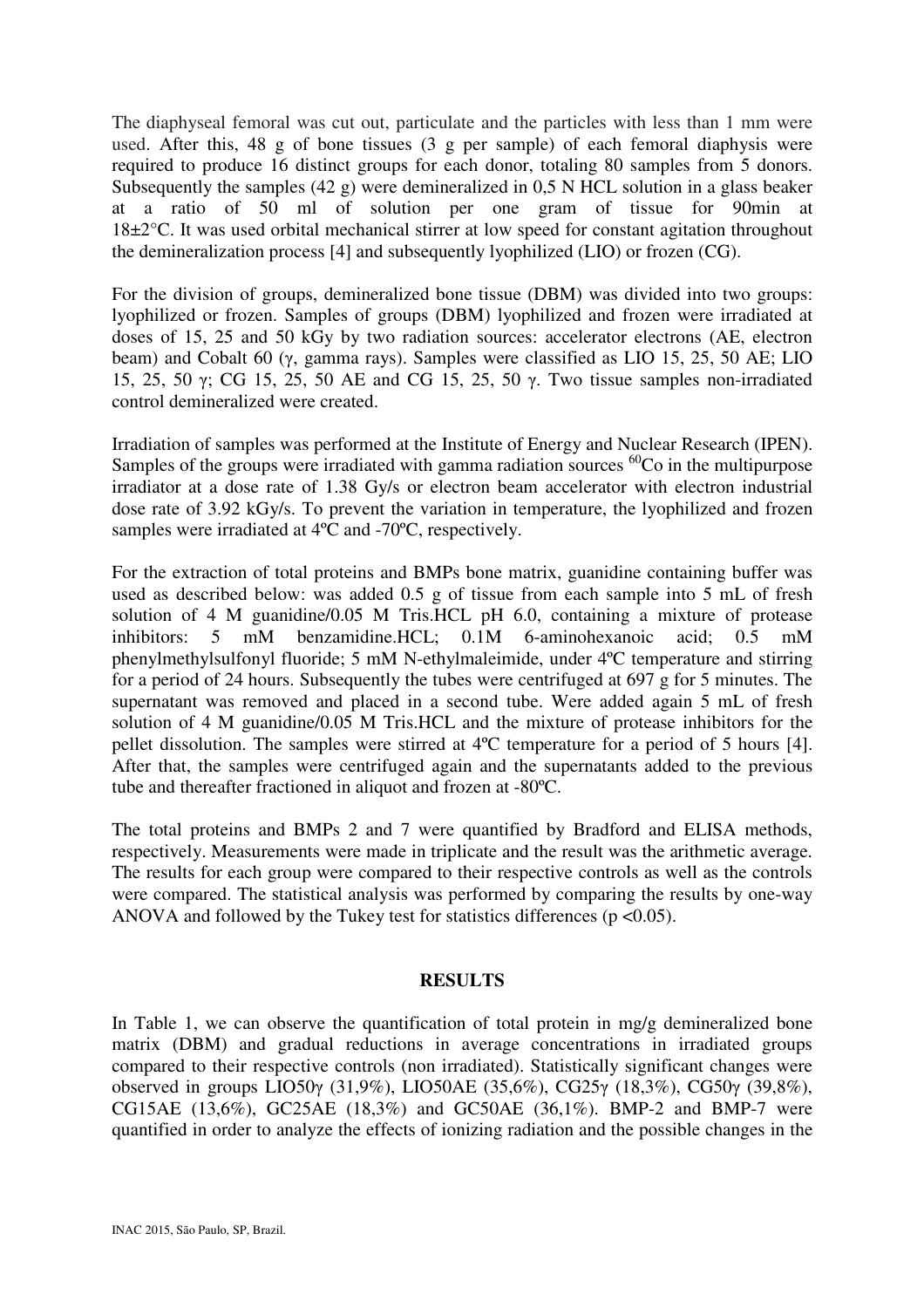concentrations of these proteins. The results of the concentrations were correlated DBM in grams per gram of total protein.

| <b>Lyophilized</b>           | mg/g       | <b>Reduction</b> | Frozen               | mg/g       | <b>Reduction</b> |
|------------------------------|------------|------------------|----------------------|------------|------------------|
| groups                       | <b>DBM</b> | $(\%)$           | groups               | <b>DBM</b> | $(\%)$           |
| <b>LIO</b><br><b>CONTROL</b> | 10,70      |                  | CG<br><b>CONTROL</b> | 11,54      |                  |
| LIO 15 $\gamma$              | 9,35       | 12,5             | CG 15 $\gamma$       | 9,29       | 13,1             |
| LIO 25 $\gamma$              | 8,79       | 17,8             | CG 25 $\gamma$       | 8,74       | $18,3*$          |
| LIO 50 $\gamma$              | 7,28       | $31,9*$          | CG 50 $\gamma$       | 6,44       | 39,8 $*$         |
| <b>LIO 15 AE</b>             | 9,02       | 15,7             | <b>CG 15 AE</b>      | 9,24       | $13,6*$          |
| <b>LIO 25 AE</b>             | 8,52       | 20,3             | <b>CG 25 AE</b>      | 8,74       | $18,3*$          |
| <b>LIO 50 AE</b>             | 6,89       | $35,6*$          | <b>CG 50 AE</b>      | 6,83       | $36,1*$          |

**Table 1: Average concentration decreased total protein percentage in the different study groups compared to the control. (\*) Indicates statistically significant difference** 

The results obtained in the analyzed groups were recorded in Table 2 and 3, where we observe the average concentration results BMP-2 and BMP-7, in mg/g and ng/g, respectively.

| Table 2: Registration of BMP-2 dosages of groups. Reducing the concentration of BMP- |
|--------------------------------------------------------------------------------------|
| 2 of irradiated groups in percentage compared to the control (non-irradiated). (*)   |
| Indicates statistically significant difference from the control $(p < 0,05)$         |

| <b>Lyophilized</b> | --, ~-a-<br>BMP- $2 \mu g/g$ | $(\%)$  | Frozen            | BMP- $2 \mu g/g$ | $(\%)$  |
|--------------------|------------------------------|---------|-------------------|------------------|---------|
| groups             | <b>DBM</b>                   |         | groups            | <b>DBM</b>       |         |
| <b>LIO CONTROL</b> | 2,82                         |         | <b>CG CONTROL</b> | 3,27             |         |
| LIO 15 $\gamma$    | 2,84                         | 0,0     | CG 15 $\gamma$    | 2,72             | 16,8    |
| LIO 25 $\gamma$    | 2,83                         | 0,0     | CG 25 $\gamma$    | 2,70             | 17,4    |
| LIO 50 $\gamma$    | 2,81                         | 0,3     | CG 50 $\gamma$    | 2,38             | $27.2*$ |
| <b>LIO 15 AE</b>   | 2,82                         | 0,0     | <b>CG 15 AE</b>   | 2,67             | 18,3    |
| <b>LIO 25 AE</b>   | 2,82                         | 0,0     | <b>CG 25 AE</b>   | 2,66             | 18,6    |
| <b>LIO 50 AE</b>   | 1,90                         | $32,6*$ | <b>CG 50 AE</b>   | 1,98             | $39,4*$ |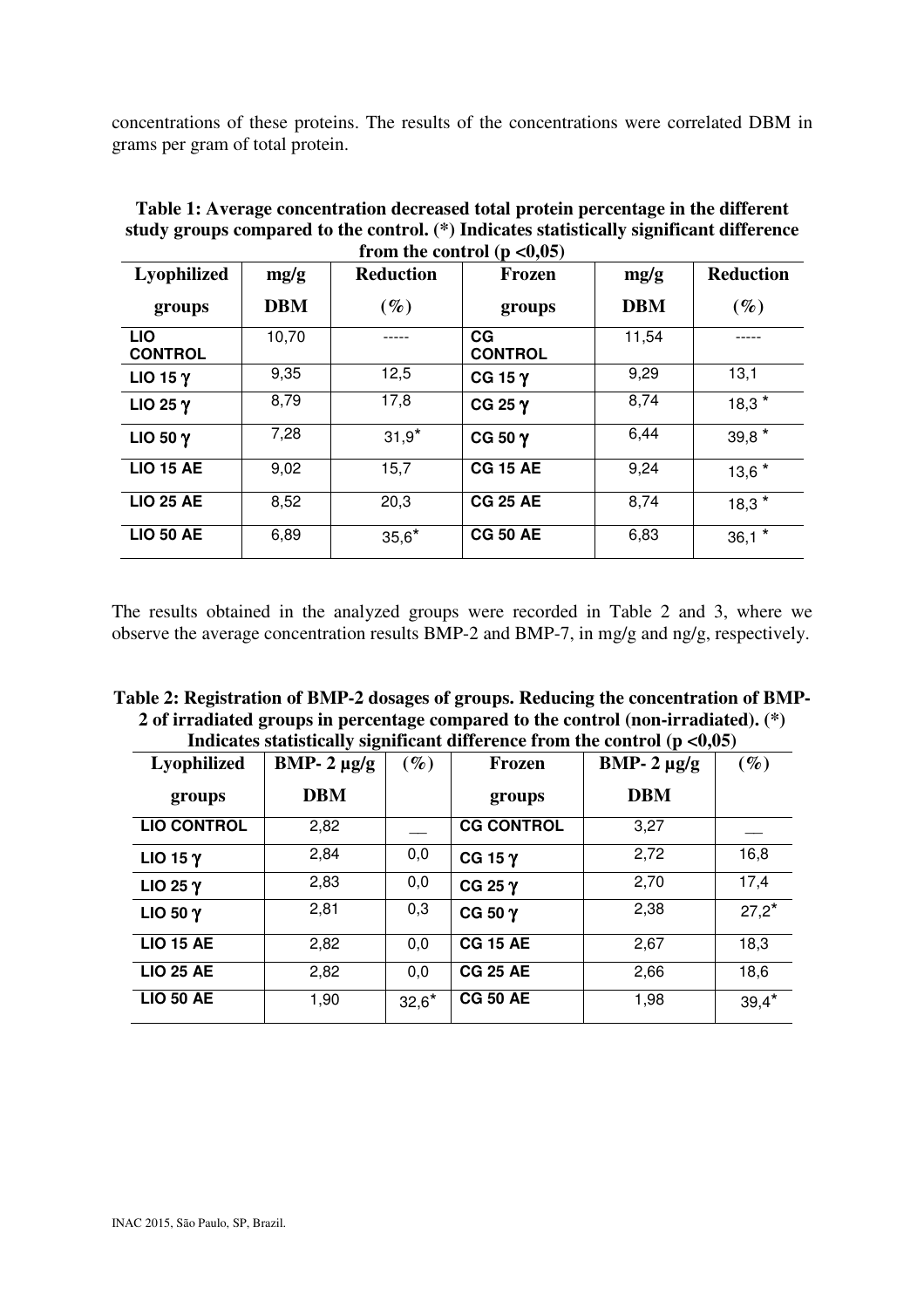| Table 3: Reduction of concentration of BMP-7 of irradiated groups in percentage              |
|----------------------------------------------------------------------------------------------|
| compared to the control (non-irradiated). (*) Indicates statistically significant difference |
| from the control ( $p < 0.05$ )                                                              |

| If our tric could be $(\beta \searrow 0, 0)$ |                  |          |                   |                  |         |  |  |
|----------------------------------------------|------------------|----------|-------------------|------------------|---------|--|--|
| <b>Lyophilized</b>                           | BMP- $7 \mu g/g$ | $(\%)$   | Frozen            | BMP- $7 \mu g/g$ | $(\%)$  |  |  |
| groups                                       | <b>DBM</b>       |          | groups            | <b>DBM</b>       |         |  |  |
| <b>LIO CONTROL</b>                           | 138,66           |          | <b>CG CONTROL</b> | 148,20           |         |  |  |
| LIO 15 $\gamma$                              | 128,42           | 7,4      | CG 15 $\gamma$    | 133,29           | 10,1    |  |  |
| LIO 25 $\gamma$                              | 125,46           | 9,5      | CG 25 $\gamma$    | 122,03           | 17,6    |  |  |
| LIO 50 $\gamma$                              | 117,33           | 15,4     | CG 50 $\gamma$    | 82,85            | $44,1*$ |  |  |
| <b>LIO 15 AE</b>                             | 101,25           | $26.9*$  | <b>CG 15 AE</b>   | 94,20            | $36,4*$ |  |  |
| <b>LIO 25 AE</b>                             | 93,78            | $32,4*$  | <b>CG 25 AE</b>   | 89,97            | $39.3*$ |  |  |
| <b>LIO 50 AE</b>                             | 80,77            | $41,7^*$ | <b>CG 50 AE</b>   | 70,18            | $52,6*$ |  |  |

The freeze-dried and frozen groups noted the reduction in percentage of average concentrations of BMP-2 and BMP-7 in the different irradiated groups compared to control (non-irradiated). In Table 2, we can see the effects of ionizing radiation on BMP-2 concentrations of the groups studied.

Statistically significant changes with reduction of the average concentrations in relation to the respective control were observed in groups LIO50AE (32.6%), GC50γ (27.2%) and GC50AE  $(39.4\%)$ .

In Table 3, we can see the effects of ionizing radiation on the BMP-7 concentrations in different groups. Statistically significant changes with reduction of the average concentrations of BMP-7 in relation to the respective control were observed in groups LIO15AE (26,9%), LIO25AE (32,4%), LIO50AE (41,7% ), CG50γ (44,1%), GC15AE (36,4%), GC25AE (39,3%) and GC50AE (52.6%).

In Figures 1 and 2, we can observe the average concentrations of BMP-2 in relation to the total protein dosed in irradiated and no irradiated groups. There was a statistically significant change in LIO50γ and CG50γ groups compared to the control.



**each lyophilized tissue group non-irradiated and irradiated with gamma radiation and electron beam. (\*) Indicates statistically significant difference from the control (p<0,05).**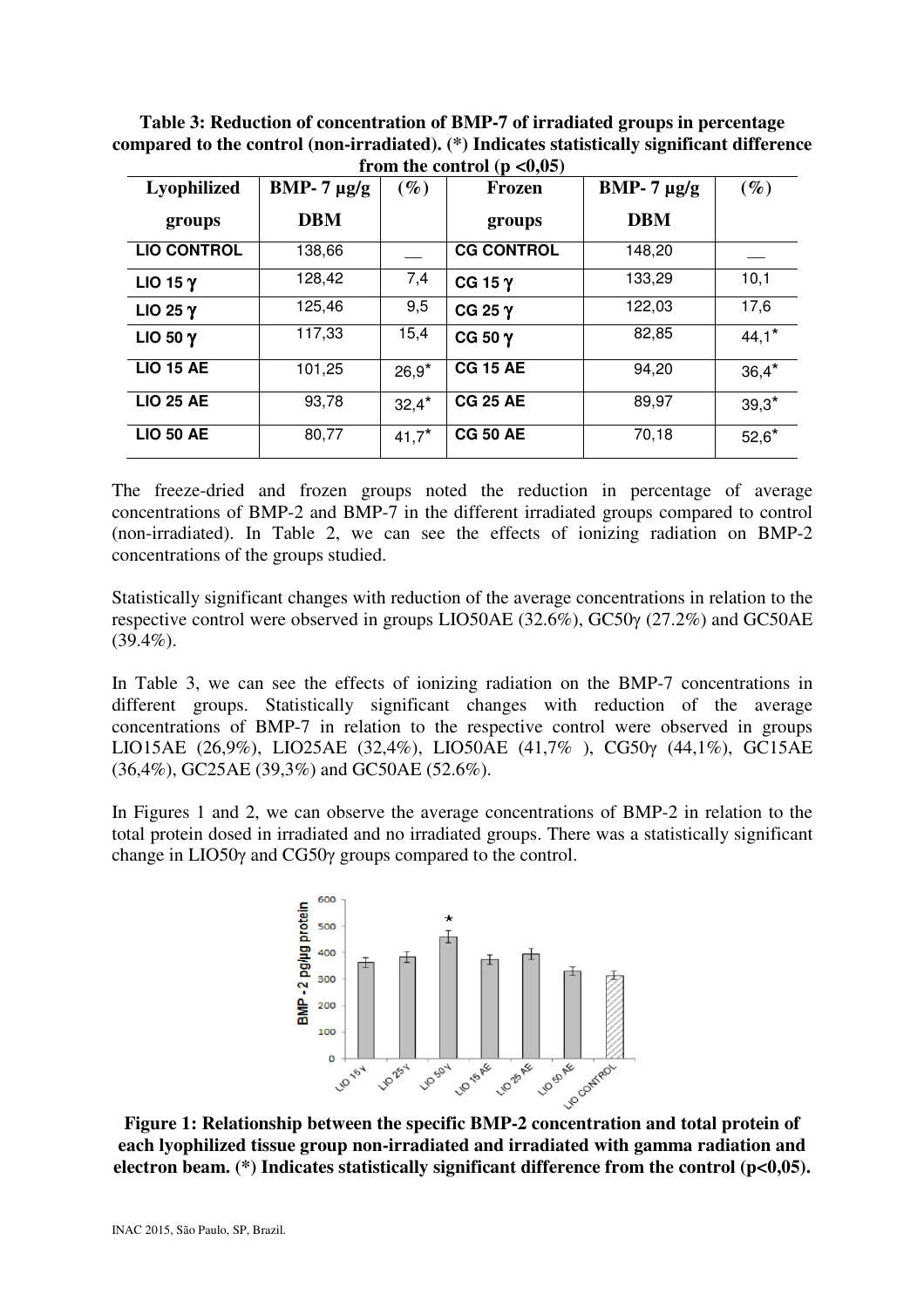

**Figure 2: Relationship between specific BMP-2 concentration and total protein of each frozen tissue group non-irradiated and irradiated with gamma radiation and electron beam. (\*) Indicates statistically significant difference from the control (p <0,05).** 

In Figures 3 and 4 we observe the average concentrations of BMP-7 in relation to the total protein dosed in irradiated and no irradiated groups. We noted statistically significant differences in groups LIO50γ, CG15 AE, CG25AE, CG50AE compared to their respective controls.



**each lyophilized tissue group non-irradiated and irradiated with gamma radiation and electron beam. (\*) Indicates statistically significant difference from the control (p<0,05).** 



**Figure 4: The relationship between the specific concentration of BMP-7 and total protein of each frozen tissue group non-irradiated and irradiated with gamma radiation and electron beam. (\*) Indicates statistically significant difference from the control**   $(p<0,05)$ .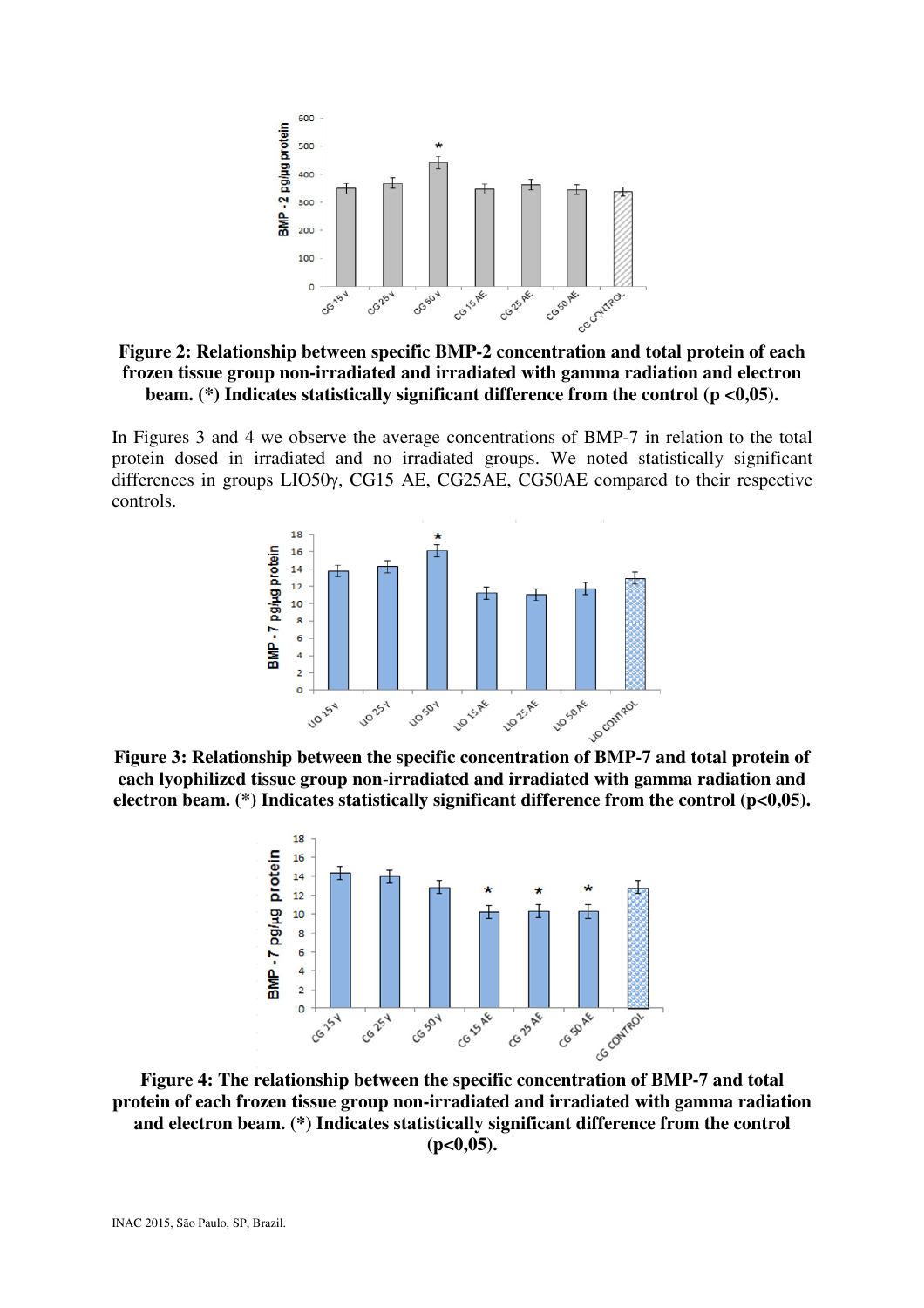## **DISCUSSION**

The increased use of musculoskeletal tissue grafts for reconstructive surgery and the aim of promoting greater safety in transplants and the quality of tissues led Tissue Banks to seek better processing techniques, preservation and sterilization. Gamma radiation is frequently used in tissue banks and proves to be an effective method for providing terminal sterilization of biological tissue, but no reports on the deleterious effects of mechanical and biological properties of the tissue, depending on the radiation dose applied [6].

The application of electron beam radiation is a promising alternative in tissue sterilization process, and it has some advantages compared to gamma radiation, such as fast operating system. The main disadvantage is that the low power of penetration of the electron beam in the material difficult or impossible irradiation, depending on the structure and density of tissues. The activity and the concentration of BMPs are essential for the efficient osteoinductive bone grafts but these proteins can be degraded during the process of sterilization by ionizing radiation and, therefore, may compromise bone transplantation [10]. The protein quantification technique is an important parameter because osteoinduction and osteogenesis are functional processes of bone grafts and depends quantitatively the of proteins presence and bone growth factors, there is a positive correlation between BMPs content in the grafts and the osteoinductivity [5,11].

There are studies with controversies results on the effects of gamma radiation in the osteoinductive potential in demineralized bone grafts. Munting [12] in 1988 concluded that the osteoinduction is totally inhibited by gamma radiation doses above 20 kGy. The studies were conducted with the implementation of DBM in the muscles of mice and rabbits. However, all grafts were irradiated at room temperature what could explain the failures in experiments.

In contrast, other authors, Dziedzic-Goclawska [13] et al in 1991 and Wientroub & Reddi [14] in 1988, irradiated the DBM with gamma rays under controlled temperature conditions using dry ice and promising results have obtained, which reinforces the hypothesis that bone tissue irradiated at low temperatures are less susceptible to the radiation damage. Wientroub & Reddi [14] concluded that a standard dose  $(25 \text{ kGy})$  of gamma radiation does not alter the osteoinductive potential of DBM implanted in rat muscle and higher doses (30 to 50 kGy) even increased this property.

Likewise, Glowacki [15] in 2005, reported that DBM irradiated with doses of 20 kGy to 40 kGy retained 80% of its osteoinductive activity. Dziedzic-Goclawska in 2002, released the results of frozen bone tissue temperature to -72ºC and irradiated with doses of 35 kGy and 50 kGy, when concluded that were no differences in the osteoinductive potential when compared to non-irradiated bone tissue. However tissues preserved lyophilized and irradiated at room temperature at the same doses were completely absorbed and lost the ability to produce osteoinduction.

With the results of the effects of ionizing radiation in the concentration of osteoinductive proteins, in this study, as reported in Table 2, we see significant reductions BMP-2 in the control (non-irradiated) only in the groups irradiated at doses 50 kGy (LIO50AE, GC50γ and GC50AE). The largest reductions (over 32%) were found in the groups irradiated by electron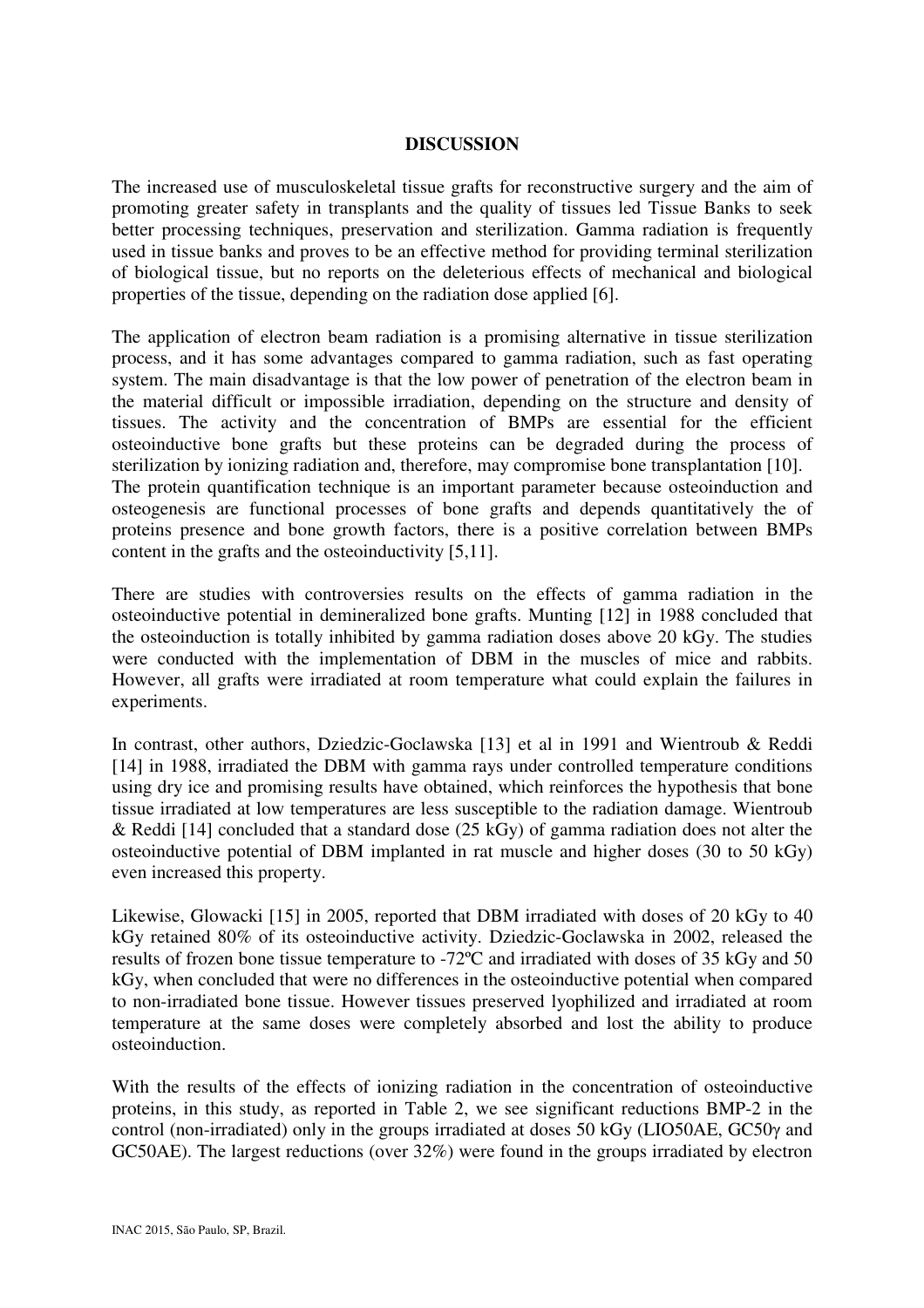beam. At the doses of 15 kGy and 25 kGy, in any of the conditions, we did not see dose dependent changes.

The results of the BMP-7 dose, as presented at Table 3, show significant reductions compared to their respective controls in all irradiated groups by electron beam (LIO15AE, LIOAE25, LIO50AE, CG15AE, CG25AE, CG50AE) and in frozen group irradiated by gamma irradiation at a dose of 50 kGy (CG50  $\gamma$ ). In groups where the reduction was not significant, we observed a tendency to a dose-dependent decrease (7% to 18%).

Comparing the effects of radiation studied in frozen and lyophilized groups, although not statistically significant, frozen groups had greater reduction of the concentration of total protein (13,1% to 36,1%) and BMP-2 (16,8% to 39,4%) and BMP-7 (from 10,1% to 52,6%) when compared to lyophilized groups  $(12,5\%$  to  $35,6\%, 0,0\%$  to  $32.6\%, 7,4\%$  to  $41,7\%,$ respectively). This evidence can be explained by higher indirect biological effects of ionizing radiation in the tissues with the greatest presence of water, generating larger amounts of free radicals and therefore possible damage to bone tissues [16].

In Figures 1 and 2, we note a significant increase in average concentration of BMP-2 per gram of protein at a dose of 50 kGy gamma radiation in groups, frozen and lyophilized. In Figure 3 we note a significant increase in average concentration of BMP-7 per gram of protein in the lyophilized group and irradiated at a dose of 50 kGy. In Figure 4 there was a significant reduction in mean concentrations of BMP-7 per gram of protein in the samples of frozen groups and irradiated by electron beam at doses of 15, 25 and 50 kGy. This fact is due to the different effects of ionizing radiation in which specific proteins (BMP-2 or BMP-7) concentrations in relation at the total proteins.

Therefore the effects of ionizing radiation damage to bone graft depend primarily on two factors: (1) the irradiation conditions (radiation dose, dose rate, type of ionizing radiation, radiation temperature); (2) the physical state of the samples, especially the amount of water present in bone tissue [16].

# **CONCLUSION**

The ionizing radiation at high dose (50 kGy) causes significant reductions of 35% to 52% of the total protein concentrations and osteoinductive protein (BMP-2 and BMP-7). It was also observed that the electron beam radiation causes more deleterious effects, in the bone proteins studied, when compared which gamma radiation. However, these conditions are not usually applied to sterilization of bone tissue. In the tissues of the sterilization conditions normally applied to the bone tissue (15 kGy to 25 kGy of gamma rays), reductions in the concentrations of osteoinductive proteins BMP-2 and BMP-7 were lower than 20%.

### **REFERENCES**

- 1. Associação Brasileira de Transplantes de Órgãos (ABTO). *Registro Brasileiro de Transplantes*. Ano XX, **4**: p.15 (2014).
- 2. Amatuzzi, M.M.; Croci, A.T.; Giovani, A.M.M.; Santos, L.A.U. "Banco de tecidos: estruturação e normatização". *Revista Brasileira de Ortopedia*, **35 (5)**:p.165-172 (2000).